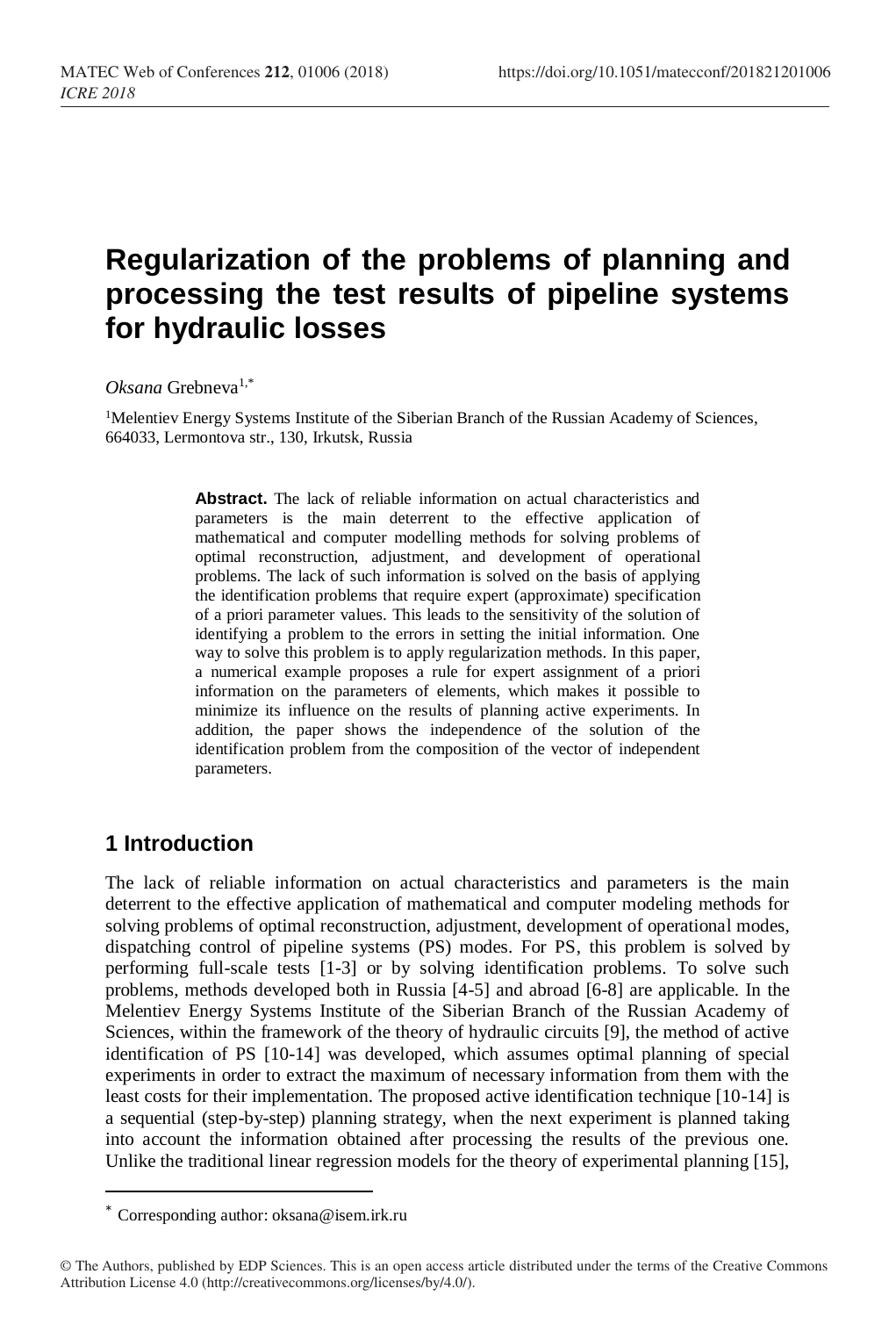when the experimental design does not depend on the values of the required parameters, the TPS models are nonlinear, which significantly complicates the identification problem. The priori assignment of the unknown parameters of the elements to ensure the solvability of the task does not guarantee the optimality of the experiment and, accordingly, the achievement of the required accuracy of identification. Therefore, along with the identification problem, it is necessary to solve the related problem of the influence of the accuracy of a priori information on the accuracy of the obtained estimates of the model parameters. One way to solve this problem is to apply regularization methods [16-19].

### **2 The initial model and the basic design relations**

The initial model is the isothermal flow distribution model [9]

$$
U(\mathbf{Z}) = U(\mathbf{x}, \overline{\mathbf{Q}}, \overline{\mathbf{P}}, \mathbf{s}) = \begin{Bmatrix} \overline{\mathbf{A}}\mathbf{x} - \overline{\mathbf{Q}} \\ \overline{\mathbf{A}}^{\mathrm{T}}\overline{\mathbf{P}} - f(\mathbf{s}, \mathbf{x}) \end{Bmatrix} = 0 ,
$$
 (1)

where *m* is the number of nodes of the circuit; *n* is the number of branches of the circuit;  $A^T$  - *m* x *n* – the complete matrix of incidents of nodes and branches;  $A - m \times n$  – the transposed complete matrix of incidents of nodes and branches; *x* is the *n*-dimensional vector of expenditure on branches;  $x_i \geq 0$  if the flow direction coincides with the orientation of the branch *i*, and  $x_i < 0$  otherwise; *s* is the *n*-dimensional resistance vector at the branches;  $P - m$  – the dimensional vector of nodal pressures;  $Q - m$  - the dimensional nodal flow vector ( $Q_J$  > 0 in the case of inflow,  $Q_J$  < 0 in the case of selection (drain),  $Q_J$  = 0 if node *j* is a simple branch junction).

For model (1), it is possible to form a complete vector of parameters and represent it in the form  $\mathbf{Z} = \begin{bmatrix} \mathbf{X} \\ \mathbf{Y} \end{bmatrix}$ , where  $\mathbf{X} = \begin{bmatrix} \mathbf{\overline{P}} & \mathbf{\alpha} \end{bmatrix}$  is the vector of independent parameters of the model, which ensures the solvability of the model equations relative to the vector of the dependent parameters  $\mathbf{Y} = \begin{bmatrix} \overline{\mathbf{Q}} & \mathbf{x} \end{bmatrix}^T$ . On the other hand, the complete vector of the model parameters can be represented as follows  $\mathbf{Z} = [\mathbf{R} \quad \mathbf{\alpha}]^T$ . Thus, in addition to the parameters of the regime (model variables) R, the vector of the parameters of the elements (the coefficients of the model) **α** also forms part of the vector Z.

Also, the vector **Z** includes both measured  $\mathbb{Z}_1$  and non-measurable parameters  $\mathbb{Z}_2$ . The components of the vector  $\mathbf{Z}_1$  are the measured values of the total state vector  $\mathbf{Z}_1$  namely  $\mathbf{Z}_1$ **= IZZ**, where **I<sup>Z</sup>** is the matrix of correspondence between the measured parameters and the model parameters.

Taking into account the partitioning of the total state vector into the mode parameter and parameter parameters vectors, one can write instead  $Z_1 = \begin{bmatrix} z_1 \\ z_2 \end{bmatrix}$ 0 0 *R* α  $\mathbf{Z}_{1} = \begin{bmatrix} \mathbf{R}_{1} \\ \mathbf{\alpha}_{1} \end{bmatrix} = \begin{bmatrix} \mathbf{I}_{R} & 0 \\ 0 & \mathbf{I}_{\alpha} \end{bmatrix} \times \begin{bmatrix} \mathbf{R} \\ \mathbf{\alpha} \end{bmatrix}$ , where

 $\mathbf{R}_1$  is the vector of the measured values of the mode parameters;  $\alpha_1$ - a vector of a priori values of the parameters of the elements;  $I_R$ ,  $I_\alpha$  - matrices of correspondence for the vector of the parameters of the regime and the vector of the parameters of the elements, respectively.

The vector  $\mathbf{Z}_1$  is characterized by measurement errors determined by the accuracy of the measuring instruments used. The presence of inhomogeneous measurement errors determines the necessity of using measurement errors in the problems of identification of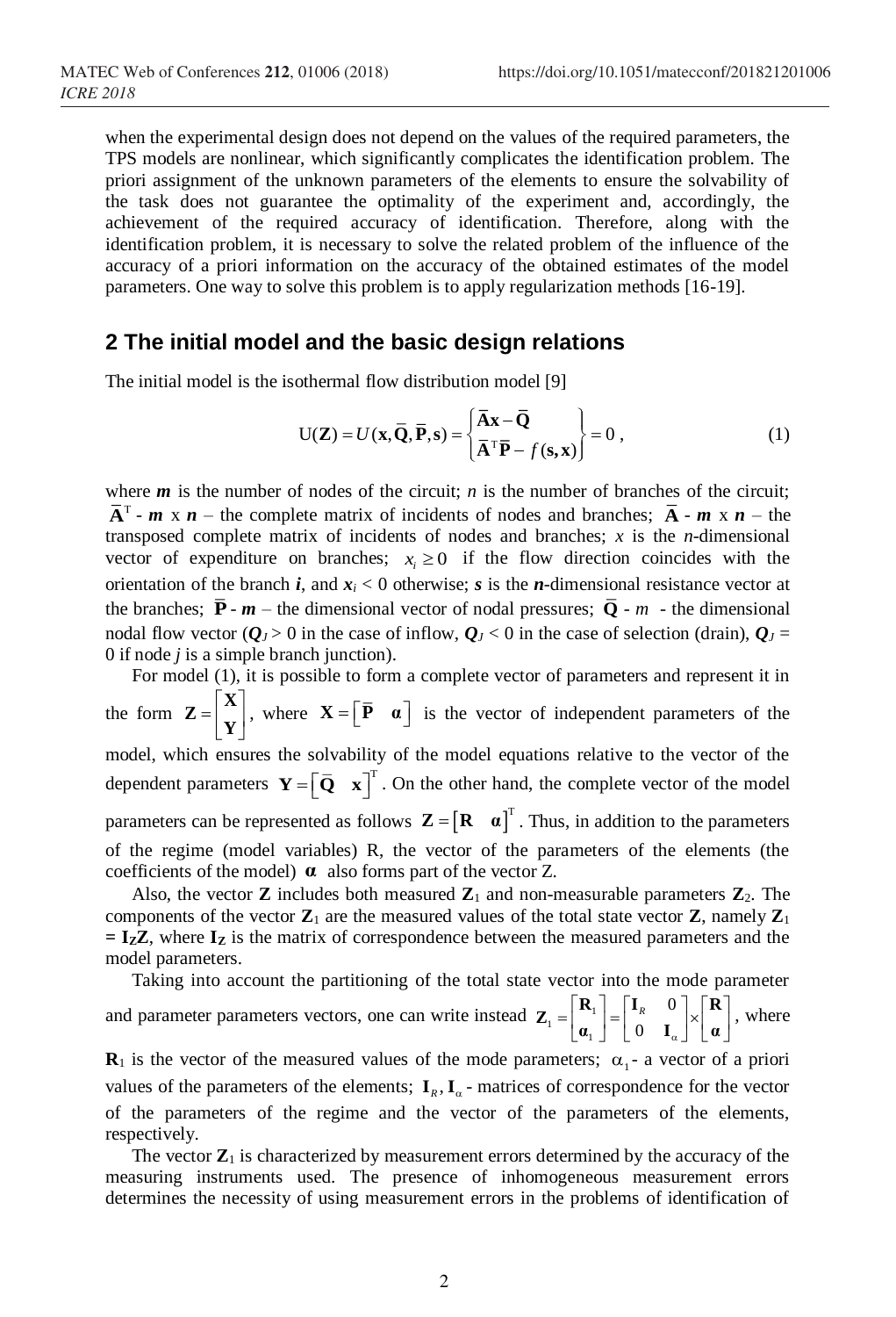the covariance matrix  $C_{z} = \begin{bmatrix} 1 & 0 \\ 0 & 1 \end{bmatrix}$  $\begin{array}{cc} \n\frac{1}{2} & \begin{array}{|c|c|} \hline \end{array} & 0 & \mathbf{C}_{\alpha,N-1} \n\end{array}$ 0 0 *R Z* <sup>−</sup> *N*  $=$  $\begin{bmatrix} \mathbf{C}_{R_1} & 0 \\ 0 & \mathbf{C}_{\alpha,N-1} \end{bmatrix}$ **C**  $\[\mathbf{C}_{\mathbf{R}_{i}}\]$ , where  $C_{\mathbf{R}_{i}} = \text{diag}\left(\sigma_{i}^{2}, i = \overline{1, l_{R}}\right)$  covariance

matrix of measurement errors of the parameters of the regime;  $\sigma_i^2$ - the dispersion of the measurement according to the accuracy class of the corresponding device;  $l<sub>R</sub>$  - the number of measured parameters;  $\mathbf{C}_{\alpha, N-1}$  - the a priori covariance matrix of the parameters of the elements, which is determined from the data of the previous identification or according to normative documents and has the form  $\mathbf{C}_{\alpha, N-1} = \text{diag}\left(\sigma_i^2, i = \overline{1, l_\alpha}\right)$ , where  $l_\alpha$  is the number of a priori specified parameters of the elements.

Obtaining information about the parameters of the elements is related to finding the a posteriori covariance matrix of the parameters of the elements  $\mathbf{C}_{\alpha}$  $\hat{\mathbf{C}}_{\alpha,N}$ , which is the submatrix of the covariance matrix of independent parameters  $\mathbf{C}_x$  [20]:

$$
\mathbf{C}_{X} = \begin{bmatrix} \hat{\mathbf{C}}_{X_{R}}^{(N)} & \hat{\mathbf{C}}_{X_{R},\alpha}^{(N)} \\ (\hat{\mathbf{C}}_{X_{R},\alpha}^{(N)})^{\mathrm{T}} & \hat{\mathbf{C}}_{\alpha,N} \end{bmatrix} = \mathbf{F}^{-1}.
$$
 (2)

The information matrix  $F$  in (2) is as follows [20]:

$$
\mathbf{F} = \overline{\mathbf{J}}^{\mathrm{T}} \mathbf{C}_{Z_i}^{-1} \overline{\mathbf{J}} = \begin{bmatrix} (\overline{\mathbf{J}}_R^{(N)})^{\mathrm{T}} \mathbf{C}_{R_1}^{-1} \overline{\mathbf{J}}_R^{(N)} & (\overline{\mathbf{J}}_R^{(N)})^{\mathrm{T}} \mathbf{C}_{R_1}^{-1} \overline{\mathbf{J}}_R^{(N)} \\ (\overline{\mathbf{J}}_R^{(N)})^{\mathrm{T}} \mathbf{C}_{R_1}^{-1} \overline{\mathbf{J}}_R^{(N)} & (\overline{\mathbf{J}}_R^{(N)})^{\mathrm{T}} \mathbf{C}_{R_1}^{-1} \overline{\mathbf{J}}_R^{(N)} + \hat{\mathbf{C}}_{\alpha,N-1}^{-1} \end{bmatrix} .
$$
 (3)

It is clear from (3) that the matrix  $\hat{\mathbf{C}}_{\alpha,N}$  is a function of the a priori matrix  $\mathbf{C}_{\alpha,N-1}$  and, in turn, is a priori for subsequent identification. The Jacobi matrix in (3)  $\overline{J}$  is defined as  $\left(\frac{\partial \mathbf{Z}_1}{\partial \mathbf{Z}_2}\right) = \mathbf{I}_Z \times \left[\begin{matrix} \mathbf{E} \\ \mathbf{E} \end{matrix}\right]$  $\overline{\mathbf{J}} = \left(\frac{\partial \mathbf{Z}_1}{\partial \mathbf{X}}\right) = \mathbf{I}_z \times \left[\frac{\mathbf{E}}{\mathbf{F}'}\right]$ , where **E** is the identity matrix;  $\mathbf{F}' = \frac{\partial \mathbf{Z}}{\partial \mathbf{X}}$  $\mathbf{F}' = \frac{\partial \mathbf{Y}}{\partial \mathbf{X}}$  - matrix of derivatives, which can be found from the relations,  $1 \wedge \sim \sim \sqrt{2}$   $\sqrt{2} \wedge \sim 1$   $\sqrt{1}$   $\sqrt{2} \wedge \sim 1$  $\frac{\mathbf{U}}{\mathbf{V}}\left[\begin{array}{c} \frac{\partial \mathbf{U}}{\partial \mathbf{V}} \end{array}\right] = \left[\begin{array}{cc} \mathbf{A}(\mathbf{f}_{x}')^{-1}\mathbf{A}^{T} & \mathbf{A}(\mathbf{f}_{x}')^{-1} \\ \frac{\partial \mathbf{f}}{\partial \mathbf{V}}\mathbf{A}^{-1}\mathbf{A}^{-T} & \frac{\partial \mathbf{f}}{\partial \mathbf{V}}^{-1}\end{array}\right]$  $(\mathbf{f}'_r)^{-1} \overline{\mathbf{A}}^T$   $(\mathbf{f}'_r)$ *x x*  $\begin{bmatrix} \frac{\partial \mathbf{U}}{\partial \mathbf{X}} \end{bmatrix} = \begin{bmatrix} \mathbf{A} (\mathbf{f}_{x}^{t})^{-1} \mathbf{A}^{T} & \mathbf{A} (\mathbf{f}_{x}^{t})^{-1} \mathbf{f}_{\alpha}^{t} \\ (\mathbf{f}_{x}^{t})^{-1} \bar{\mathbf{A}}^{T} & (\mathbf{f}_{x}^{t})^{-1} \mathbf{f}_{\alpha}^{t} \end{bmatrix}$  $\partial \mathbf{Y} = \left(\begin{array}{cc} \partial \, \mathrm{U} \, \end{array}\right)^{-1} \left(\begin{array}{c} \partial \, \mathrm{U} \end{array}\right) = \left[\begin{array}{cc} \mathbf{\bar{A}} (\mathbf{f}'_x)^{-1} \mathbf{\bar{A}}^{\mathrm{T}} & \mathbf{\bar{A}} (\mathbf{f}'_x)^{-1} \mathbf{f}'_a\end{array}\right].$  $\frac{\partial \mathbf{Y}}{\partial \mathbf{X}} = \left(\frac{\partial \mathbf{U}}{\partial \mathbf{Y}}\right)^{\mathrm{T}} \left(\frac{\partial \mathbf{U}}{\partial \mathbf{X}}\right) = \left[\begin{array}{cc} \mathbf{A}(\mathbf{f}_{x}^{t})^{-1} \mathbf{A}^{\mathrm{T}} & \mathbf{A}(\mathbf{f}_{x}^{t})^{-1} \mathbf{f}_{\alpha}^{t} \\ (\mathbf{f}_{x}^{t})^{-1} \mathbf{A}^{\mathrm{T}} & (\mathbf{f}_{x}^{t})^{-1} \mathbf{f}_{\alpha}^{t} \end{array}\right]$  $\mathbf{X} = \left(\frac{\partial \mathbf{U}}{\partial \mathbf{Y}}\right) \left(\frac{\partial \mathbf{U}}{\partial \mathbf{X}}\right) = \left|\begin{array}{cc} \mathbf{A}(\mathbf{I}_x) & \mathbf{A} & \mathbf{A}(\mathbf{I}_x) & \mathbf{I}_a \\ (\mathbf{f}')^{-1}\mathbf{A}^{\mathrm{T}} & (\mathbf{f}')^{-1}\mathbf{f}' \end{array}\right|, \frac{\partial \mathbf{U}}{\partial \mathbf{X}} = \left|\begin{array}{cc} \mathbf{0} & \mathbf{I} \\ \mathbf{A}^{\mathrm{T}} & \mathbf{I} \end{array}\right|$ U 0 0 α  $\frac{\partial \mathbf{U}}{\partial \mathbf{X}} = \begin{vmatrix} 0 & 0 \\ \mathbf{A}^{\mathrm{T}} & \mathbf{f}'_z \end{vmatrix}, \frac{\partial \mathbf{U}}{\partial \mathbf{Y}}$ 0 *m*  $\frac{\partial \mathbf{U}}{\partial \mathbf{Y}} = \begin{vmatrix} -\mathbf{E}_m & \mathbf{A} \\ 0 & \mathbf{f}' \end{vmatrix}$ **E A Y f** where

 $f'_x = \text{diag}(2 s_i | x_i) ; f'_a = \text{diag}(x_i | x_i).$ 

From (2), (3), one can obtain a recurrence relation for calculating the a posteriori covariance matrix of the parameters of the elements

$$
\hat{\mathbf{C}}_{\alpha,N}^{-1} = \hat{\mathbf{C}}_{\alpha,N-1}^{-1} + (\overline{\mathbf{J}}_{\alpha}^{(N)})^{\mathrm{T}} \mathbf{G}_{R_1}^{(N)} \overline{\mathbf{J}}_{\alpha}^{(N)}.
$$
\n(4)

Relation (4) establishes the relationship between the value of the covariance matrix of the parameters of the elements obtained as a result of the planning and the initial information about the parameters of the elements.

## **3 Regularization of identification tasks**

After the first experiment, you can level the variance values during the data processing  $\sigma_a$ . The objective function has the following form:

$$
\Phi = (\tilde{\mathbf{R}} \cdot \hat{\mathbf{R}})^{\mathrm{T}} \mathbf{C}_{R_1}^{-1} (\tilde{\mathbf{R}} \cdot \hat{\mathbf{R}}) + (\tilde{\boldsymbol{\alpha}} \cdot \hat{\boldsymbol{\alpha}})^{\mathrm{T}} \mathbf{C}_{\alpha}^{-1} (\tilde{\boldsymbol{\alpha}} \cdot \hat{\boldsymbol{\alpha}}),
$$
\n(5)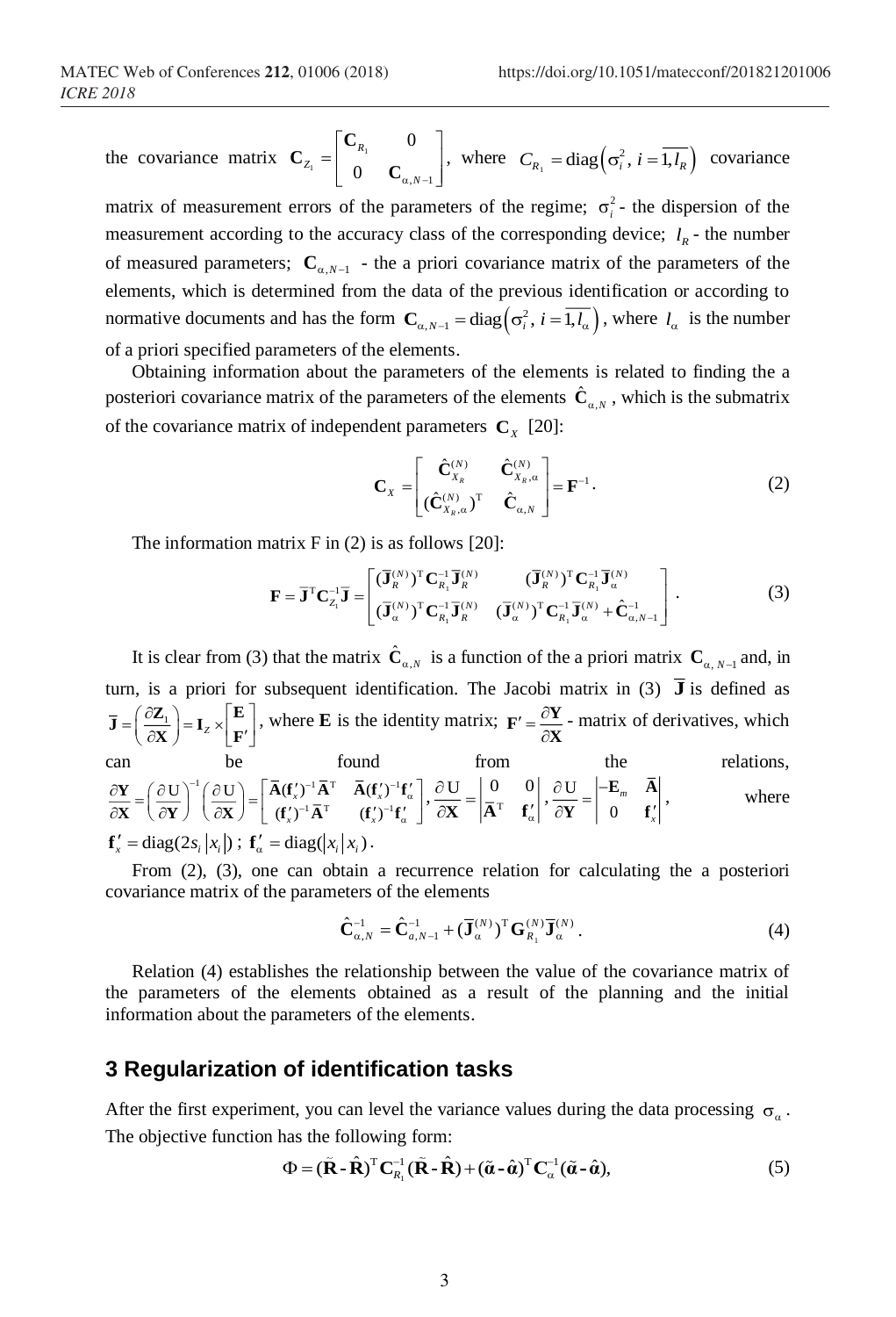where  $\mathbf{R}, \tilde{\mathbf{\alpha}}$  - the vector of the measured parameters of the regime and the parameters of the elements, respectively;  $\mathbf{R}, \tilde{\boldsymbol{\alpha}}$  - the vector of estimates of the parameters of the regime and the parameters of the elements, respectively.

Substituting  $C_{\alpha} = diag(\sigma_i^2, i = 1, l_{\alpha})$ , where the values  $\sigma_i$  are proportional to the a priori uncertainty of specifying the parameters of the elements  $\tilde{\alpha}$ , one can write into expression (5)

$$
\Phi = (\tilde{\mathbf{R}} \cdot \hat{\mathbf{R}})^{\mathrm{T}} \mathbf{C}_{R_1}^{-1} (\tilde{\mathbf{R}} \cdot \hat{\mathbf{R}}) + \frac{1}{\sigma_{\alpha}^2} (\tilde{\boldsymbol{\alpha}} \cdot \hat{\boldsymbol{\alpha}})^{\mathrm{T}} \mathbf{C}_{\alpha}^{-1} (\tilde{\boldsymbol{\alpha}} \cdot \hat{\boldsymbol{\alpha}}) \tag{6}
$$

It can be seen from expression (6) that for  $\sigma_a$  a very small task, the estimates obtained are shifted relative to the a priori given, so the model becomes inadequate. If set  $\sigma_{\alpha}$  too large, the task becomes ill-conditioned and the effect of using a priori information is reduced to none. Therefore, it is necessary to find  $\sigma_a$  a value that would ensure, on the one hand, the adequacy of the model, on the other hand, the solvability of the identification problem.

The following approach is proposed in [20]. Find the greatest value  $\sigma_a$  that would ensure the adequacy of the model.

In Fig. 1 shows the dependence of the value of the objective function and the mean error on the standard deviation value.

In addition, there is a line corresponding to the threshold value of the objective function, which corresponds to  $x^2$  for degrees of freedom, taking into account the real measurements.



**Fig. 1.** Change in the minimum of the objective function and the relative average error, depending  $\delta_{\alpha}$  on the value  $\sigma_{\alpha}$  : 1 - the curve for  $\Phi$ ; 2 - the curve for  $\delta_{\alpha}$ .

From Fig. 1. that the minimum value corresponds  $\delta_a$  to the inflection point of the objective function that lies below the threshold value

#### **4 Calculation research**

For convenience, the results of the studies will be demonstrated using the conditional TPS scheme shown in Fig. 2.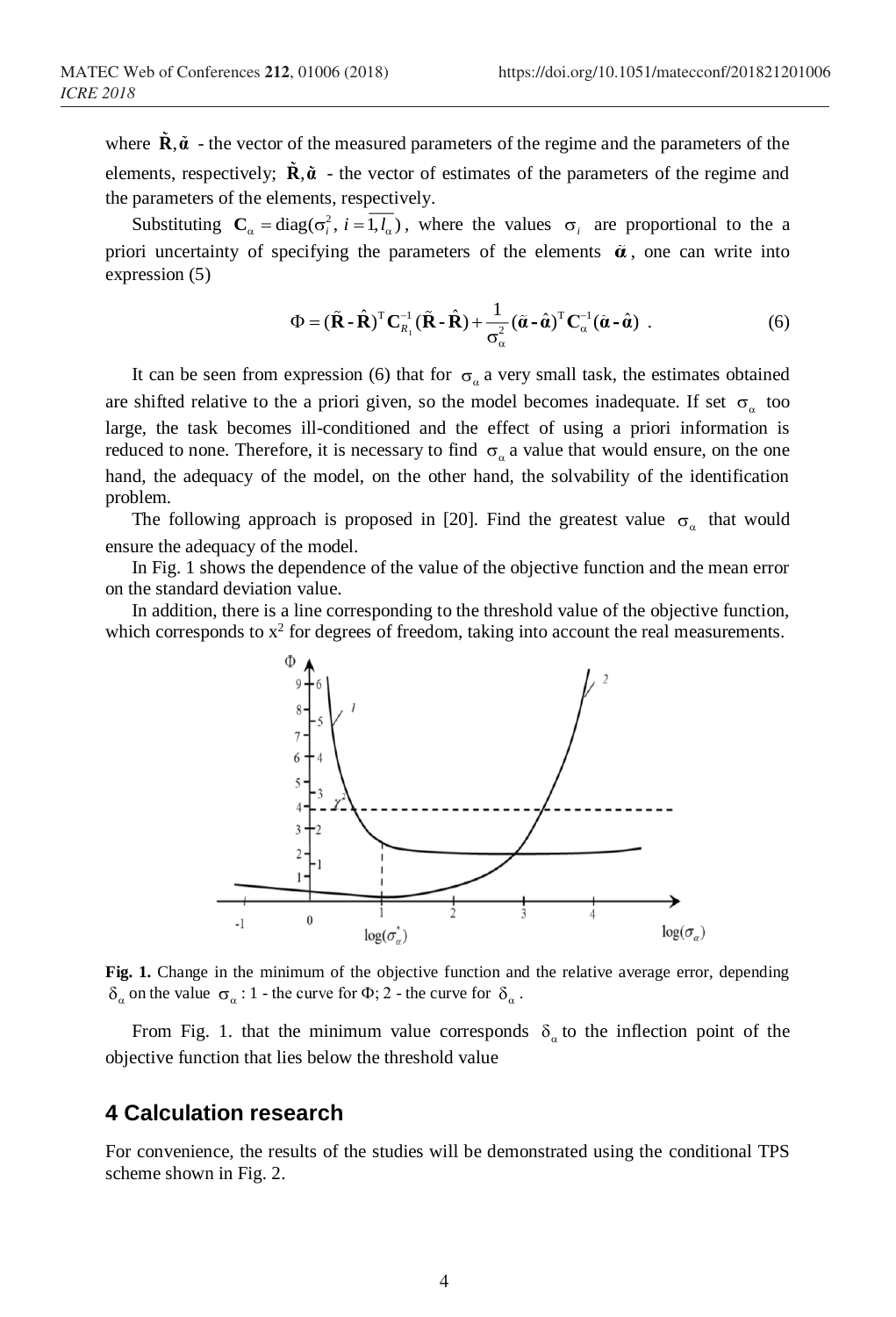

**Fig. 2.** The conditional scheme of PS.

#### **4.1 Investigation of the influence of initial information on the quality of identification**

The purpose of numerical studies is to reveal the nature of the effect of setting the accuracy of the parameters of elements on the information criterion - the determinant of the covariance matrix of the parameters of elements  $det(C_{\alpha})$ , which is used in the task of planning conditions for active identification as an information criterion. The results of the investigations are shown in Fig. 3.



**Fig. 3.** Dependence of the information criterion on the initial information.

Fig. 3 shows that up to a value whose order corresponds to the order of resistance, there is a region of distortion of the value of the determinant of the covariance matrix of the parameters of the elements. After this, the alignment occurs and, reaching  $\sigma_a$  a value of 3 orders of magnitude higher than the resistance, the curve becomes smoothed out.

This can be interpreted as follows. If the standard deviation exceeds the absolute value of the parameter itself, then this estimate is statistically insignificant. Therefore, it is necessary to specify such a variance so that the estimation of the parameters does not have a big influence on the chosen information criterion.

Based on the results of the experiments on the conditional example of a PS using an isothermal flow distribution model, a threshold value is obtained  $\sigma_a$ , with further increase of which there is no distortion of the information criterion. Thus, in the future should be set such a value of the standard deviation, which would be a maximum of 2 orders of magnitude less than the value itself.

#### **4.2 Dependence of the solution on the composition of the vector of independent parameters of the model**

To calculate the information criterion, in addition to the accuracy of specifying the parameters of the elements, it is necessary to know the composition of the vector of independent parameters of the model *X*, which along with the parameter vector of the elements includes the vector of independent parameters of the  $X_R$  regime. The question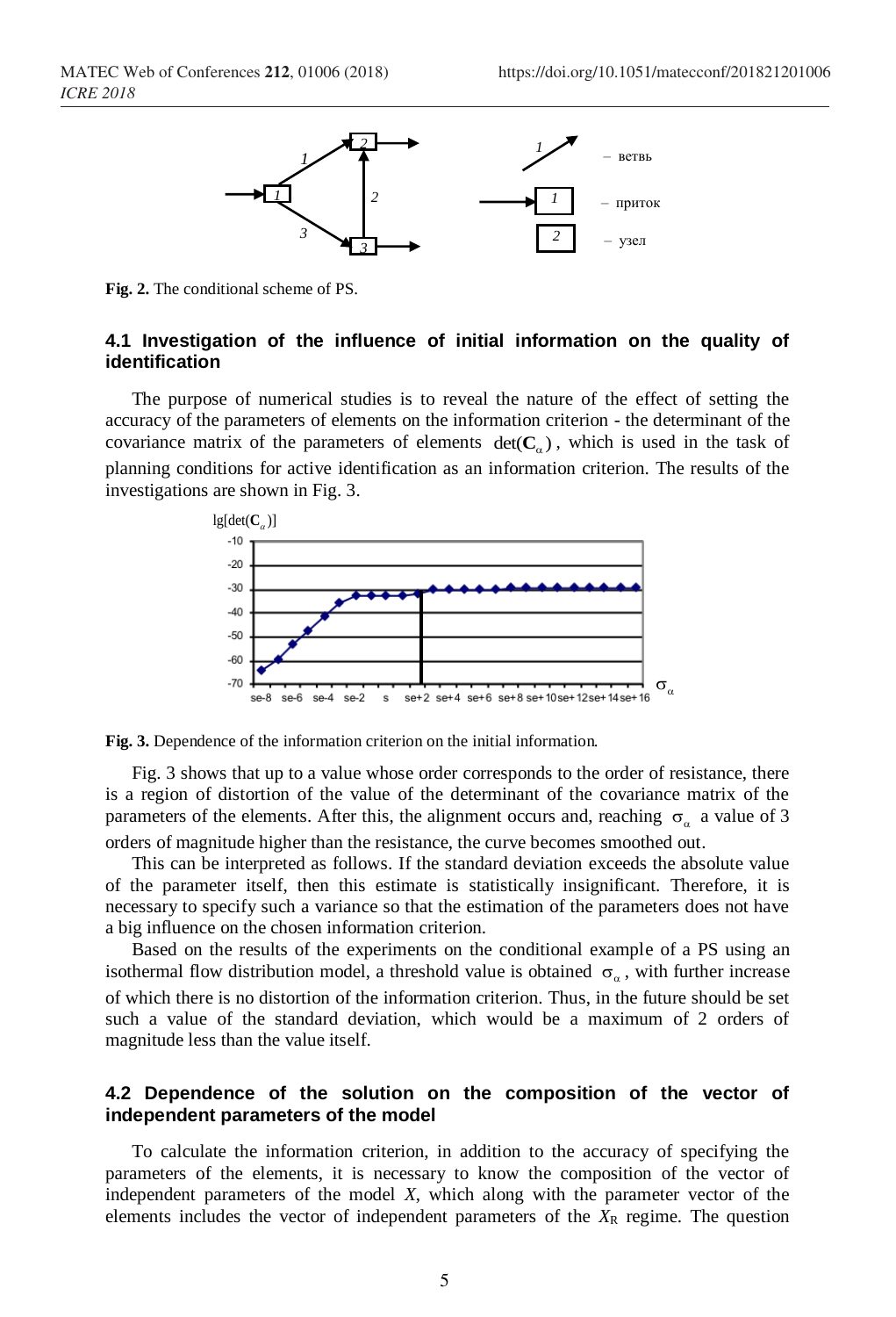arises as to the influence of the composition of the independent parameters of the model on the optimality of the experiment and on the value of the threshold value  $\sigma_{\alpha}$ .

For the comparative analysis, two variants with different composition of the vector X were chosen. A comparative analysis of the results of the studies showed the complete coincidence of the curves of the information criterion variation depending on the initial accuracy of the parameters of the elements for the two selected variants of the composition of the vector X (Figure 4).



**Fig. 4.** Changing the value of the information criterion: 1 - 1-st variant of the composition of the vector of independent parameters; 2 - 2-nd version of the composition of the vector of independent parameters.

## **5 Conclusion**

A numerical investigation of the influence of the accuracy of a priori information setting on the quality of PS active identification is performed in the work. Based on the results of the experiments performed on the conditional example of a PS using an isothermal flow distribution model, a threshold value of the accuracy of setting the initial values of the parameters was obtained, with further increase of which there is no distortion of the information criterion. The rule of the expert task of a priori information on the parameters of the elements is proposed, which makes it possible to minimize its influence on the results of planning active experiments.

Numerical examples show the independence of the optimality of the experiment and the threshold value of the accuracy of the initial information from the composition of the vector of independent parameters.

*The research was carried out within the framework of the III.17.4.3 project of the Basic Research Program of the Siberian Branch of the Russian Academy of Sciences (AAAA-A17- 117030310437-4) with the financial support of the Russian Foundation for Basic Research and the Government of the Irkutsk Region within the framework of the scientific project No. 17-48-380021.*

### **References**

- 1. *RD34.20.519-97* (Service of Excellence, Moscow, 1997)
- 2. *RD34.09.255-97* (Service of Excellence, Moscow, 1998)
- 3. *RD153.34.1-20.526-00* (OJSC "VTI", 2001)
- 4. N. N. Novitsky, *Estimation of the parameters of hydraulic circuits* (Nauka, Novosibirsk, 1998)
- 5. N. N. Novitskii, V. G. Sidler, Bulletin of the AS USSR: Energy and Transport, **4**,